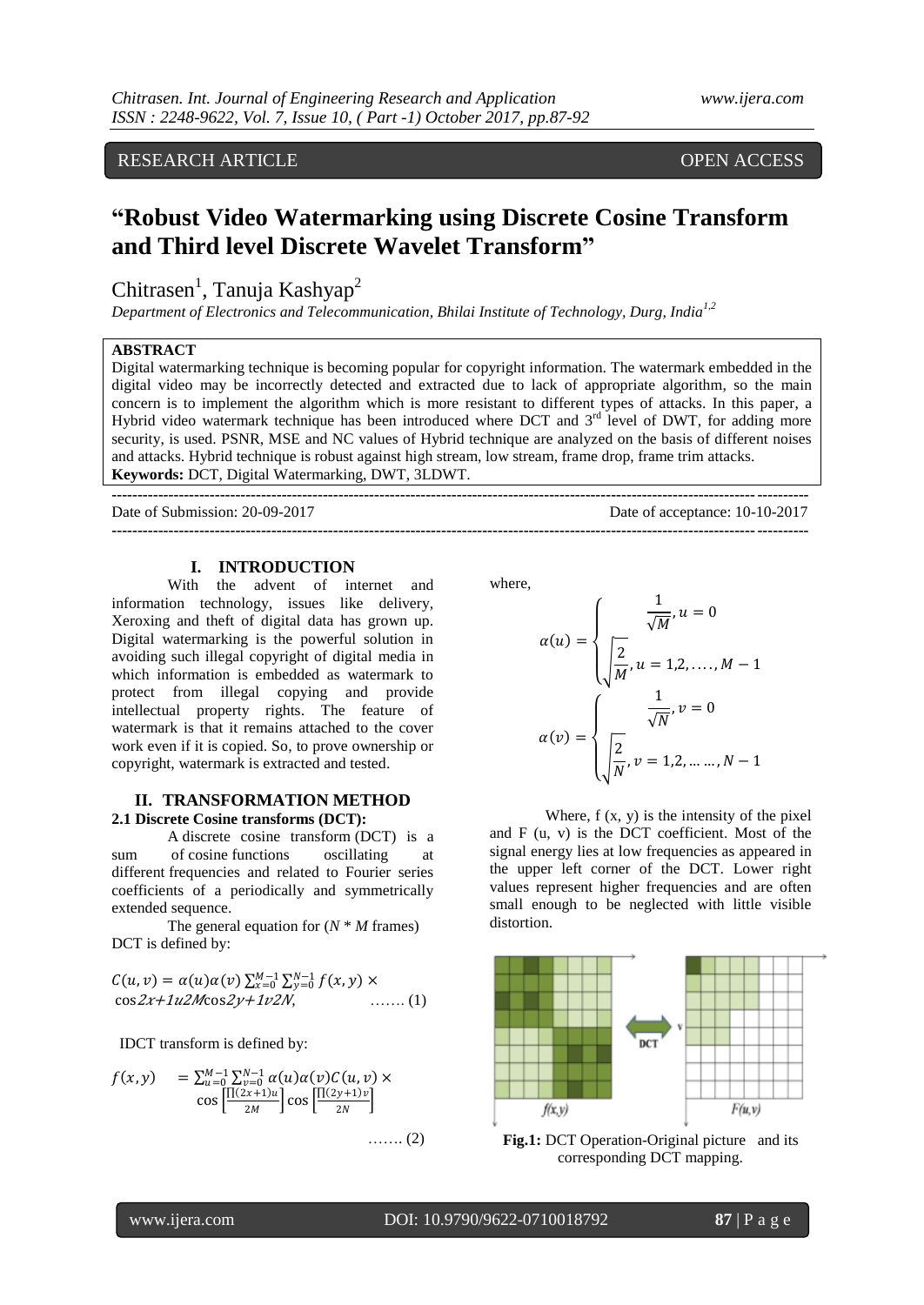#### **2.2 Discrete wavelet transforms (DWT):**

DWT transform frame pixels into wavelets. Wavelet transform represents an arbitrary function as a superposition of a set of baby wavelets or basis functions which are obtained from a single prototype mother wavelet. Signal is passed through a low pass and high pass filter respectively and then down sampled by a factor of two, constituting one level of transform. Repeating the filtering and decimation process on the low pass branch outputs make multiple levels. The resulting coefficients are called wavelet coefficients.

DWT transform decomposed the video frame into 4 frequency zones that is one low frequency district LL (approximation) and three high frequency Districts LH (horizontal), HL (vertical), HH (diagonal). To obtain the next scaled wavelet coefficients, the sub band LL is further decomposed and critically sub sampled. The original video frame can be reconstructed from DWT coefficients.



**Fig.2:** Image Decomposition levels.

3 level decomposition

The DWT is defined as:

$$
W_{\varphi(j_0,k)} = \frac{1}{\sqrt{M}} \sum_{x} f(x) \varphi_{j_0,k}(x) \qquad \qquad \ldots \ldots (3)
$$

$$
W_{\psi(j,k)} = \frac{1}{\sqrt{M}} \sum_{k} f(x) \psi_{j,k}(x) \qquad \qquad \ldots \ldots (4)
$$

The IDWT is defined as:

$$
f(x) = \frac{1}{\sqrt{M}} \sum_{k} W_{\varphi(j,k)} \varphi_{j_0,k}(x) +
$$
  
1  $Mj = j0 \infty k W \psi j$ ,  $k \psi j$ ,  $kx$   
...... (5)

where,

 $f(x)$ ,  $\varphi_{j_0,k}(x)$  *and*  $\psi_{j,k}(x)$  are functions of the discrete variable *x=0,1,2,3,………,M-1.*

*j=0, 1, 2 …, J-1.*

 $k=0, 1, 2..., 2<sup>j</sup> - 1.$ 

#### **2.3 Hybrid transforms:**

The objective of the hybrid algorithm is to exploit the properties of both DWT and DCT i.e. DCT containing most significant information in fewest coefficients and the multi resolution capability of DWT.

#### **III. METHODOLOGY**

#### **3.1 Hybrid technique based embedding process:**

Sample of a video named vipmen.avi and watermark image named BIT Durg.png taken as input. Read video object, Calculating number of frame, height and width and creating empty frame to store result value. Read watermark image and convert it into gray scale. Applying embedding process on each frames one by one and stores it in empty frame structure. Applying DCT function, Find DCT coefficient and merge it with watermarked image produces DCT based watermarked embedded frame. Applying DWT transforms on produced frame. HAAR wavelet filter generate four sub-bands, one low level and three high levels. After applying three-level Decomposition, LL3 sub-band generates. Merge DWT coefficient with watermarked image produces Hybrid technique based watermarked embedded frame.



**Fig 3:** Embedding Algorithm

#### **3.2 Hybrid technique based extraction process:**

Noises and Attacks selected from channel and Applied on all frames of Hybrid technique based watermark embedded video. Applying DWT transforms. HAAR wavelet filter generate four subbands, one low level and three high levels. After applying three-level Decomposition, LL3 sub-band generates. Merge DWT coefficient with watermarked image, so only DCT technique based watermarked embedded frame remains. Applying DCT function, Find DCT coefficient and merge it with watermarked image produces extracted watermarked image and calculating Evaluation Parameters.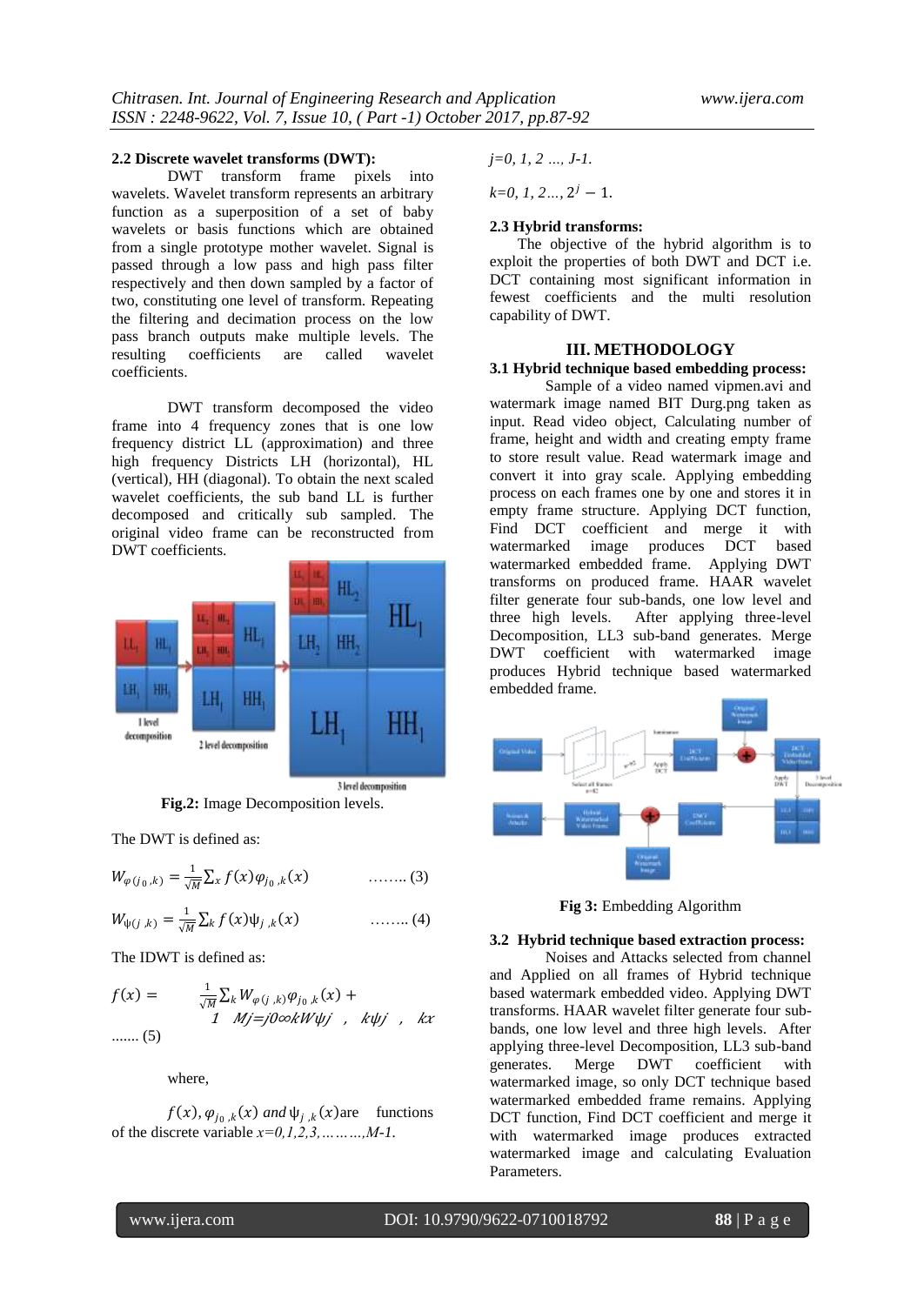# *Chitrasen. Int. Journal of Engineering Research and Application www.ijera.com ISSN : 2248-9622, Vol. 7, Issue 10, ( Part -1) October 2017, pp.87-92*

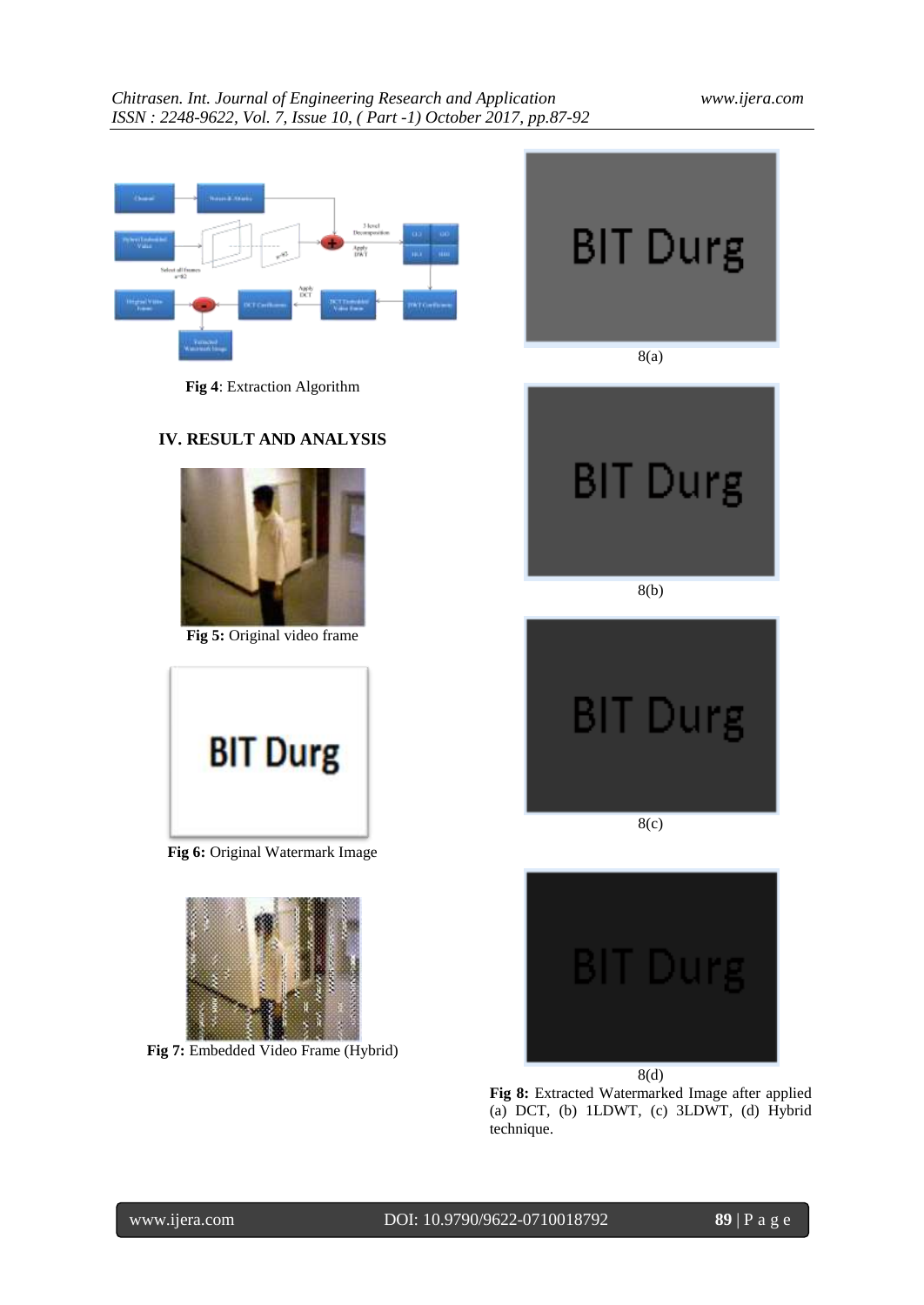

9(a)





9(c)



**Fig 9:** Reconstructed Watermarked Image after (a) Gaussian Noise (b) Poisson Noise (c) Salt & Pepper Noise (d) Speckle Noise.

### **4.1 Comparative Analysis:**

The performance of algorithm can be measured in terms of its imperceptibility and robustness against the possible attacks. PSNR is used to measure deviation of the watermarked and attacked frames from the original video frames and is defined as

$$
PSNR = 10 \log \left( \frac{255^2}{MSE} \right) \tag{6}
$$

Where, MSE (Mean Squared Error) between the original and distorted frames of size  $(m \times n)$  is defined as:

$$
MSE = \frac{1}{mn} \sum_{i=1}^{m} \sum_{j=1}^{n} [I(i,j) - I'(i,j)]^2 \quad \dots \dots \dots (7)
$$

Where,  $I$  and  $I'$  indicates the pixel values at location  $(i, j)$  of the original sample frame and watermarked frame respectively. PSNR is directly proportional to the imperceptibility. NC is used to compare the original watermark and extracted watermark.

$$
NC = \frac{\sum_{i} \sum_{j} W(i,j) . W'(i,j)}{\sum_{i} \sum_{j} W(i,j)^2}
$$
 (8)

Where, W denotes the original watermark and W′ denotes extracted watermark.

| Table 1: Performance Analysis of Hybrid |
|-----------------------------------------|
| Technique.                              |

| <b>ALGORITHMS</b>                                                           | <b>PSNR</b> | <b>MSE</b> | NC       |
|-----------------------------------------------------------------------------|-------------|------------|----------|
| <b>DISCRETE</b><br><b>COSINE</b><br><b>TRANSFORM</b>                        | 36.4806     | 25         | 0.854167 |
| <b>FIRST LEVEL</b><br><b>DISCRETE</b><br><b>WAVELET</b><br><b>TRANSFORM</b> | 37.5342     | 22.5       | 0.76875  |
| <b>THIRD LEVEL</b><br><b>DISCRETE</b><br><b>WAVELET</b><br>TRANSFORM        | 38.712      | 20         | 0.683333 |
| <b>HYBRID</b><br><b>TRANSFORM</b>                                           | 40.0473     | 17.5       | 0.597917 |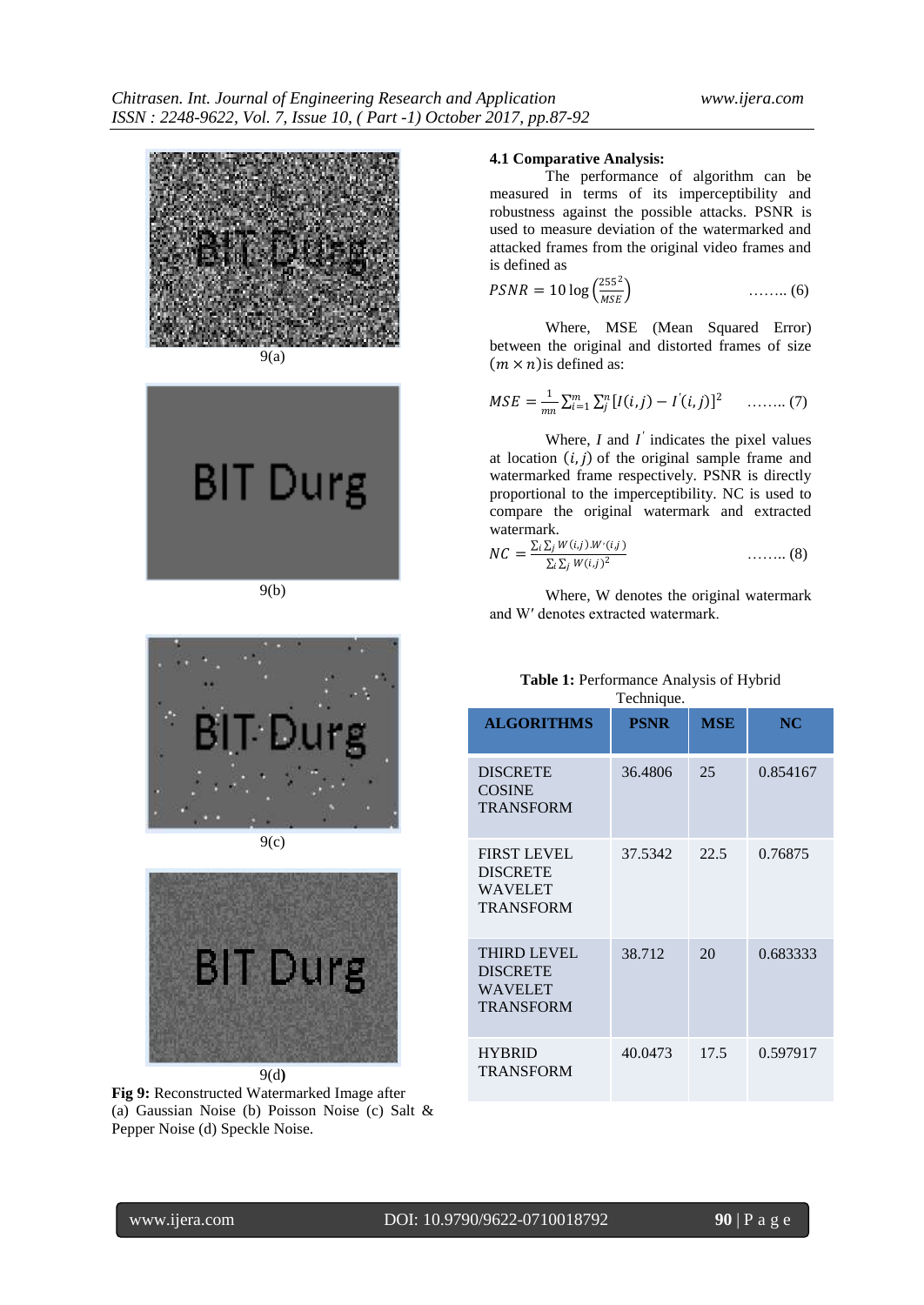| <b>NOISE</b>                   | <b>PSNR</b> | <b>MSE</b> | NC       |
|--------------------------------|-------------|------------|----------|
| <b>WITHOUT</b><br><b>NOISE</b> | 40.0473     | 17.5       | 0.597917 |
| <b>GAUSSIAN</b>                | 36.8416     | 24.1135    | 0.502365 |
| <b>POISSON</b>                 | 36.8401     | 24.1171    | 0.50244  |
| SALT &<br><b>PEPPER</b>        | 36.8403     | 24.1166    | 0.50243  |
| <b>SPECKLE</b>                 | 36.8401     | 24.1171    | 0.50244  |

### **Table 2:** Noise Performance Analysis of Hybrid Technique.

**Table 3:** Performance of Hybrid Technique with Attacks.

| <b>ATTACKS</b>                                   | <b>PSNR</b> | <b>MSE</b> | NC     |
|--------------------------------------------------|-------------|------------|--------|
| <b>HIGH STREAM</b><br>$(FR=0.01sec)$             | 40.047      | 17.5       | 0.5979 |
| <b>LOW STREAM</b><br>$(FR=0.1 \text{ sec})$      | 40.047      | 17.5       | 0.5979 |
| <b>FRAME DROP</b><br>(20 frame dropped)          | 40.047      | 17.5       | 0.5979 |
| <b>FRAME TRIM</b><br>(Last 30 frame)<br>trimmed) | 40.047      | 17.5       | 0.5979 |

PSNR value increases in each step and Developed Hybrid algorithm has highest PSNR. MSE value decreases in each step and Developed Hybrid algorithm has lowest MSE value. Hybrid algorithm is distortion-less and imperceptible than other techniques as it provide highest PSNR of 40.04dB. Hybrid algorithm is robust against Highstream, low-stream, frame-drop and frame-trim attacks since there is no parameter variation when applying these attacks because embedding is done in all frames. DCT provides highest correlation between original watermark and extracted watermark. When increasing the embedding level, security increases but correlation decreases.

# **V. CONCLUSION**

This work is a study of various video watermarking techniques given by researcher till now. For protecting the digital video copyright, a robust video watermarking algorithm is developed based on DCT and  $3<sup>rd</sup>$  level of DWT technique which makes the embedding and extracting process more robust and efficient. When the embedding strength is stronger, the robustness is greater but visual experience is worse. The result shows that the proposed algorithm has a strong ability to resist different watermark attacks.

## **VI. FUTURE WORK**

Watermarking level can further be increases in future. Watermark can be hidden incorporated to provide more security. Digital Signature, Barcode or Key along with watermark may also be incorporated.

## **VII. REFERENCES**

- [1] Jie Sang, Qi Liu, and Chun-Lin Song, "Robust Video Watermarking using a Hybrid DCT-DWT approach", Journal of Electronic Science and Technology, February 2017
- [2] Prof. Varsha Gaikwad, Rehana Shikalgar, Shubhangi Sagare, Shital Shendage, "Analysis of Attacks on Video Watermarking", International Journal of Advanced Research in Electronics and Communication Engineering (IJARECE) , April 2017
- [3] Alavi Kunhu, Nisi K, Sadeena Sabnam, Majida, "Hybrid DWT-DCT Video Watermarking Algorithm for Copyright Protection of Multimedia Colour Videos", International Journal of Advanced Research in Computer and Communication Engineering, June 2015
- [4] Mayank Mishra, Dr. Nirmal Kumar Rout, "Copyright Protection of Images By Reversible, Invisible and Robust Digital Watermarking Using 3rd And 4th Level Discrete Wavelet Transform", International Journal Of Engineering And Technology (IJET), Apr-May 2017
- [5] Sadik A.M. Al-Taweel, Putra Sumari, "Robust Video Watermarking based on 3D-DWT Domain", IEEE Communications, 2009.
- [6] Min-Jeong Lee, Dong-Hyuck Im, Hae-Yeoun Lee, Kyung-Su Kim, Heung-Kyu Lee, "Real-Time Video Watermarking System on the Compressed Domain for High-Definition Video Contents: Practical Issues", Digital Signal Processing, 2012.